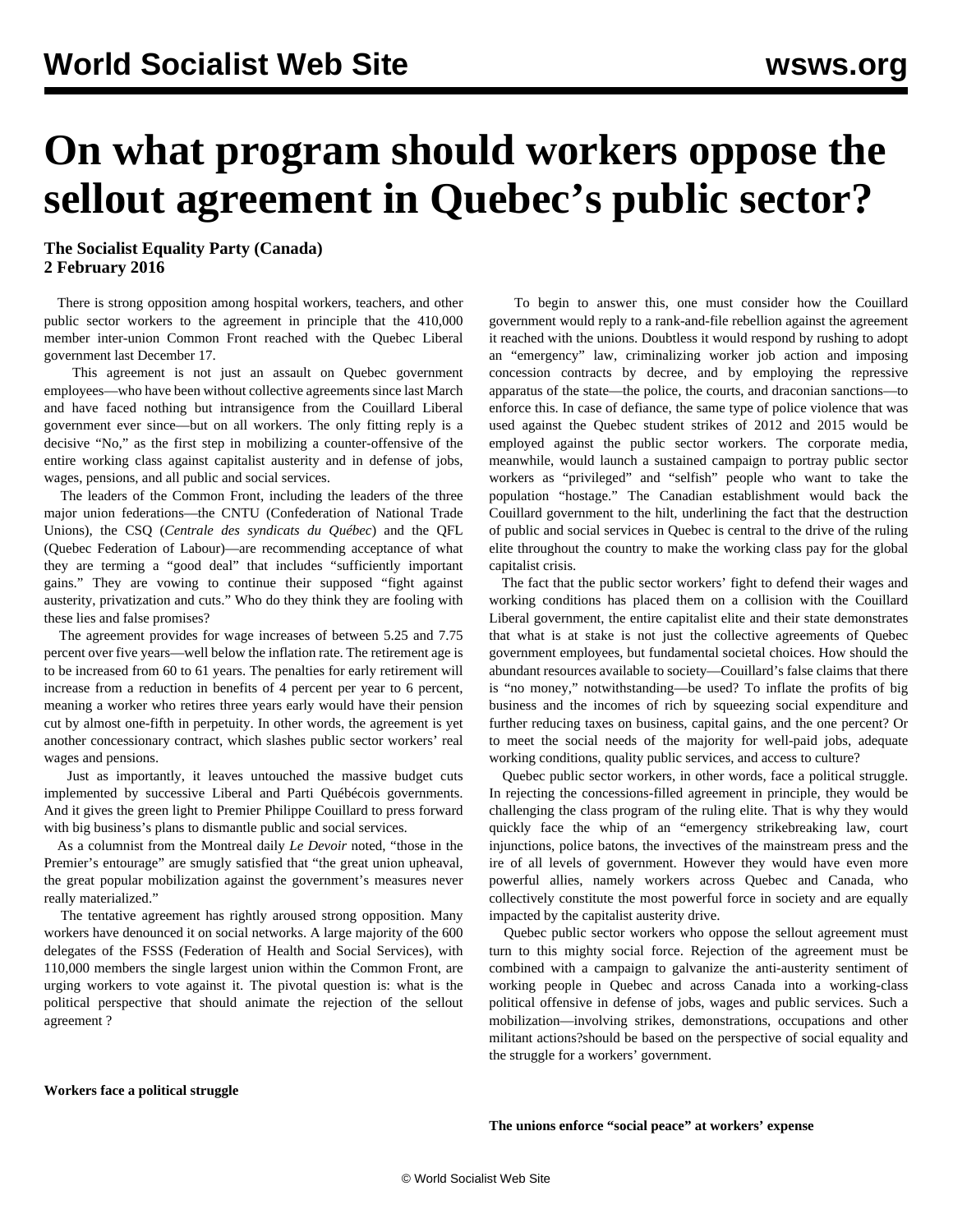Only this program of class struggle can counter the dismantling of public services being relentlessly implemented by the Couillard government on behalf of the ruling elite. It is diametrically opposed to the Common Front's pursuit of tripartite "social dialogue" with the establishment and its vehement opposition to any confrontation with the Couillard government.

 Public sector workers have been determined to oppose austerity and defend their social rights, but the union bureaucracy straightjacketed their opposition, confining it to futile gestures of protest. For months they have directed workers' attention to the bogus "negotiations"—negotiations that have been predicated on acceptance of the government's austerity budgetary framework.

 At the same time, the Quebec unions worked with the counterparts in the rest of Canada to divert the popular opposition to austerity and social inequality behind the election of a new, supposedly "progressive," federal government. This resulted in the return to power under Justin Trudeau's leadership of the Liberal Party of Canada, the preferred party of government of the Canadian ruling class for much of the past century. This is the same party that when last in office imposed the greatest social spending cuts in Canadian history and presided over the militaristic turn in Canada's foreign policy with its deployment of Canadian troops to fight in US-led wars in Yugoslavia and Afghanistan.

 Throughout the months of their "negotiations" with the Couillard government, the union leaders maintained a complicit silence on the threat of a government anti-strike law. Now they are quick to mention it, but only to press-gang workers into voting for the sellout agreement. If it is nevertheless rejected and the government adopts back-to-work legislation, the union leaders will not lift a finger to oppose it. Nor will they come to the aid of workers who defy the government's diktats.

 On the contrary, in the face of growing rank-and-file opposition, the unions are acting more and more openly as mouthpieces for Couillard and his Liberals. At union meetings, workers are told that if they defy the union apparatus and reject the tentative agreement, the government will not just criminalize any further job action, it will take the opportunity to impose even more drastic concessions.

 This campaign of intimidation has found its way into the pages of the *Journal de Montréal,* the right-wing populist newspaper owned by Pierre-Karl Péladeau, the media and telecommunications magnate who now leads the Parti Quebecois (PQ). "The negotiations in the public sector are over and there remains room for only minor adjustments," wrote the former president of the CSQ, Réjean Parent. He castigated the refusal of the Autonomous Federation of Teachers (FAE)—which emerged from a split with the CSQ and did not join the Common Front—to sign the agreement in principle. "If they fail to make an agreement with the government," said Parent in a threatening tone, "these refractory unions run the risk of having their collective agreement imposed."

 Since the early 1980s, the pro-capitalist unions have been transformed into direct agents of big business, working might and main to impose plant closures, mass layoffs and budget cuts. The social basis of these betrayals lies in the material privileges that the union apparatus receive (including participation in tripartite committees and control of huge investment funds like the FTQ Solidarity Fund) for the services that they render to the ruling class.

 The political basis is the unions' virulent Quebec nationalism. For decades the unions have systematically quarantined the struggles of Quebec workers and promoted the lie that Quebec workers have more in common with Quebecois corporate bosses like Péladeau and Desmarais than their class brothers and sisters in the rest of Canada. This has served to strengthen the entire Canadian ruling class (federalist as much as sovereignist) and to subordinate workers to the Parti Québécois, a champion of capitalist austerity no less than the federalist Liberals .

The reactionary character of the unions' close alliance with the PQ was

demonstrated once again during the 2012 Quebec student strike: the unions isolated the striking students as they faced an unprecedented campaign of police repression then channeled the mass opposition to austerity that erupted after the Liberals imposed their Bill 78 behind the election of a PQ government. No sooner did the PQ, then led by Pauline Marois, return to power, than they imposed their own harsh austerity measures while fanning anti-Muslim chauvinism.

 Austerity is applied by the ruling elite around the world to force the working class to bear the brunt of the world capitalist crisis. Yet the union bureaucracy presents it as a bad "ideological" choice that undermines the "Quebec model"—that is, its own incestuous relations with the Quebec bourgeoisie and capitalist state—and otherwise casts the opposition to austerity in nationalist terms. Thus the unions oppose any appeal to workers in English Canada and present the austerity measures as an attack on Quebec and "Quebec society."

## **An international socialist program to fight austerity**

 The consequences of such nationalist politics were tragically demonstrated in Greece last year. Brought to power on the basis of its promises to end austerity, Syriza (the Coalition of the Radical Left) declared itself the defender of all Greeks and refused to appeal to European workers for a joint struggle against Greek and European capitalism. Instead, it placed its hopes for a slight relaxation of the EU Troika's austerity measures in an appeal to the leaders of the European Union and US President Obama, who personifies the ferocity and decay of American capitalism. Syriza—the party of the Greek pseudo-left, which speaks for privileged sections of the middle class—ended up imposing even more devastating social cuts than the previous avowedly right-wing government.

 To avoid defeat, public employees must wrench control of their struggle from the hands of the union apparatuses and make it the spearhead of a mobilization of the entire working class against austerity and the criminalization of social and workers struggles.

 This is not at all the objective of the leaders of the FSSS and FAE who criticize the Common Front from a purely tactical point of view. As noted by *La Presse* in a year-end report: "Despite the gulf between the views of Mr. Létourneau (the CNTU president) and the delegates of the FSSS-CSN on the agreement in principle," FSSS President Jeff Begley insists they are not challenging the union leadership. "There is no crisis of confidence inside the central trade union," Begley said.

 Neither the FSSS nor the FAE is campaigning for all public sector workers to reject the agreement in principle, let alone advocating and preparing defiance of the anti-union laws and fighting to mobilize the entire working class against austerity. Their refusal to directly challenge the union heads is tantamount to a public declaration that they will isolate the workers who rebel against the Common Front endorsed agreement, leaving them to fight the government and the repressive arsenal of the capitalist state alone. The bankruptcy of this policy is deliberately concealed by the proponents of "fighting trade unionism," such as the Lutte Commune/Common Struggle website and the leaders of Québec Solidaire, who model themselves on Syriza.

 The pseudo-left elements who are now promoting the FSSS and FAE bureaucrats play a key role in keeping workers attached to the moribund trade union apparatus. They are the proponents of a nationalist protest politics aimed at pressuring the establishment and giving a progressive veneer to the call for a capitalist *République du Québec,* not the mobilization of the working class as an independent political force against the profit system.